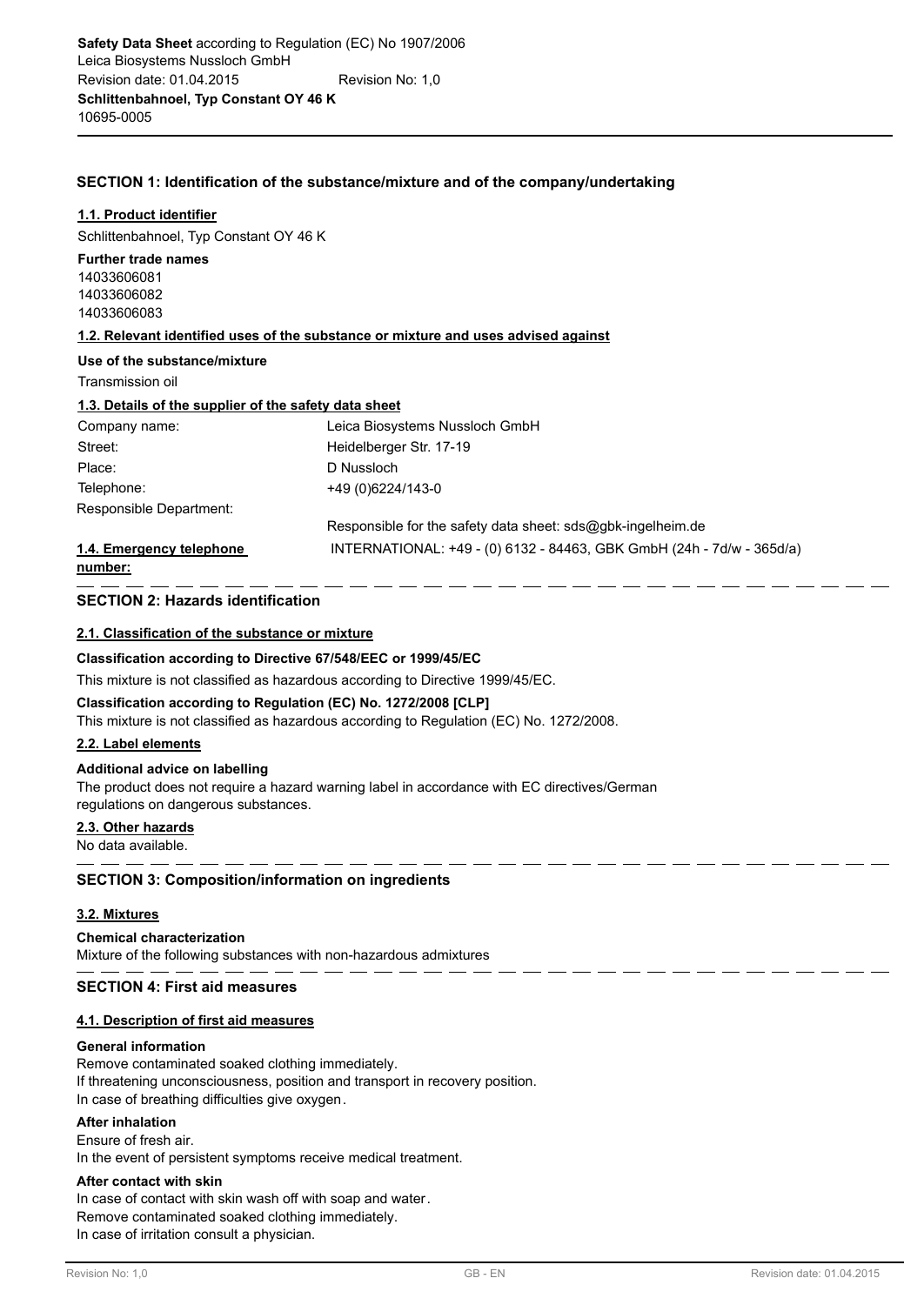### **After contact with eyes**

Immediately wash with copious amounts of water for at least 15 minutes. Remove contact lens. Summon a doctor immediately.

#### **After ingestion**

Do not induce vomiting. Summon a doctor immediately.

# **4.2. Most important symptoms and effects, both acute and delayed**

No data available.

**4.3. Indication of any immediate medical attention and special treatment needed** Treat symptoms.

# **SECTION 5: Firefighting measures**

### **5.1. Extinguishing media**

**Suitable extinguishing media**

Fire-extinguishing activities according to surrounding.

# **5.2. Special hazards arising from the substance or mixture**

Fire or intense heat may cause violent rupture of packages. Fire may produce: Carbon monoxide (CO), carbon dioxide (CO2) and nitrogen oxides (NOx). Sulphur dioxide (SO2)

# **5.3. Advice for firefighters**

Remove persons to safety.

### **Additional information**

Do not release chemically contaminated water into drains, soil or surface waters. Sufficient measures must be taken to retain water used for extinguishing. Cool containers at risk with water spray jet.

# **SECTION 6: Accidental release measures**

# **6.1. Personal precautions, protective equipment and emergency procedures**

Do not inhale the spray mist and vapours. Ensure adequate ventilation. Remove persons to safety.

# **6.2. Environmental precautions**

Do not discharge into the drains or bodies of water. Prevent spread over a wide area (e.g. by containment or oil barriers). Do not discharge into the subsoil/soil.

### **6.3. Methods and material for containment and cleaning up**

Take up with absorbent material. After taking up the material dispose according to regulation. Send in suitable containers for recovery or disposal.

When larger quantities are released during incidents or due to other anomalies:

### **6.4. Reference to other sections**

Information for personal protective equipment look up chapter 8. Information for disposal see section 13.

# **SECTION 7: Handling and storage**

# **7.1. Precautions for safe handling**

### **Advice on safe handling**

Use personal protective clothing. Avoid contact with skin, eyes and clothing. When using do not eat, drink or smoke.

**Advice on protection against fire and explosion**

Keep away from sources of ignition - No smoking.

### **7.2. Conditions for safe storage, including any incompatibilities**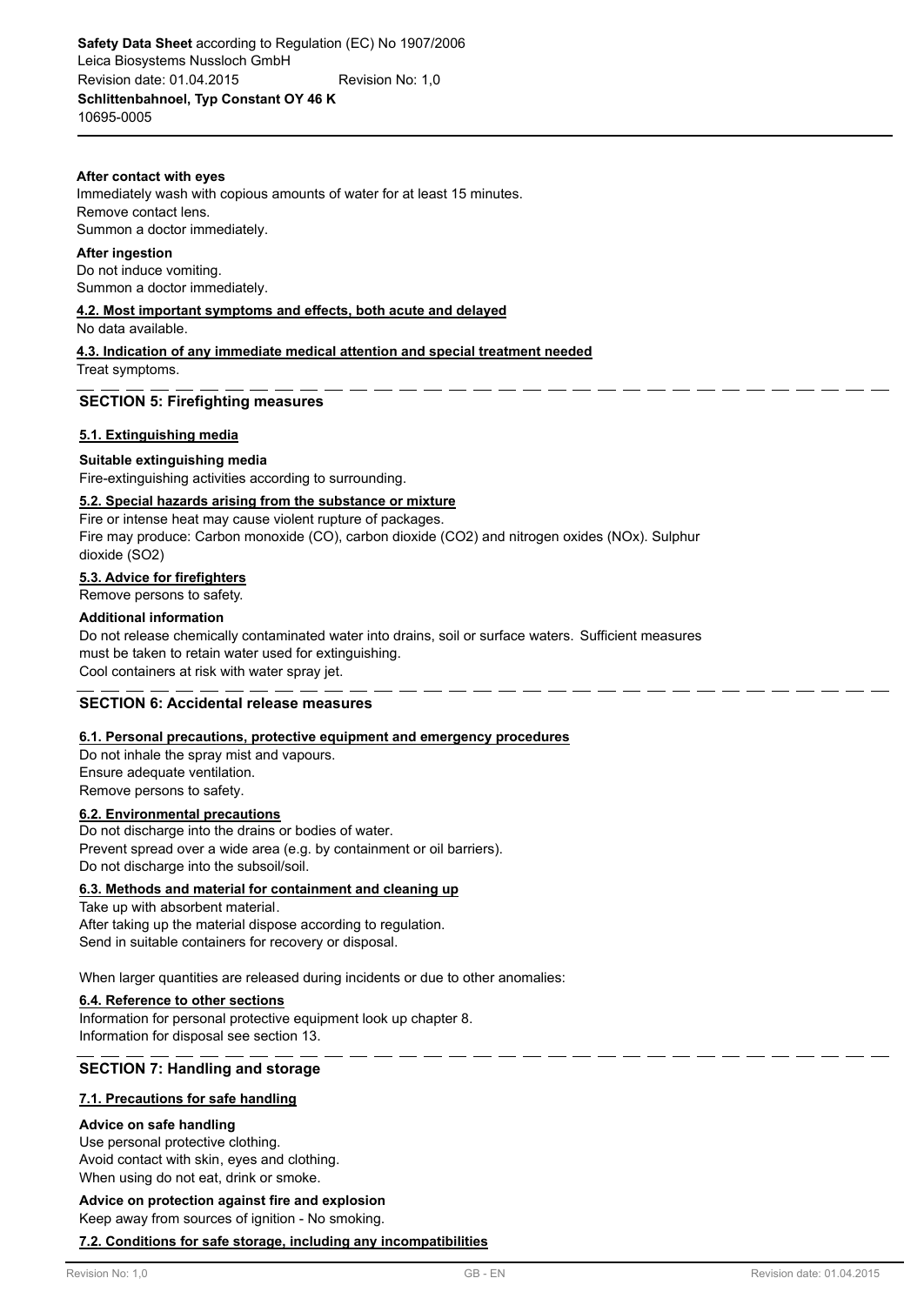# **Requirements for storage rooms and vessels**

Protect from heat and direct solar radiation.

**Further information on storage conditions**

Store closed container at a cool and aired place.

# **7.3. Specific end use(s)**

No data available.

# **SECTION 8: Exposure controls/personal protection**

### **8.1. Control parameters**

### **Additional advice on limit values**

No data available.

### **8.2. Exposure controls**

### **Protective and hygiene measures**

Cloths contaminated with product should not be kept in trouser pockets. At work do not eat, drink, smoke or take drugs. Before work use solvent-resistent skin protection preparation.

# **Eye/face protection**

Safety goggles (EN 166).

### **Hand protection**

Glove material must be impermeable and resistant against product / substance / preparation. Gloves material should comply with breakthrough times, permeation rates, and degradation. Requirements can vary as a function of the use. Therefore it is necessary to adhere additionally to the recommendations given by the manufacturer of protective gloves.

### **Skin protection**

# Light protective clothing

**Respiratory protection**

Breathing apparatus in the event of aerosol or mist formation.

### **Environmental exposure controls**

Handle in accordance with good industrial hygiene and safety practices.

# **SECTION 9: Physical and chemical properties**

# **9.1. Information on basic physical and chemical properties**

| Physical state:<br>Colour:                                                      | Liquid<br>Yellow                                       |
|---------------------------------------------------------------------------------|--------------------------------------------------------|
| Odour:                                                                          | characteristic                                         |
| pH-Value:                                                                       | n.a.                                                   |
| Changes in the physical state                                                   |                                                        |
| Melting point:                                                                  | n.a.                                                   |
| Initial boiling point and boiling range:                                        | n.a.                                                   |
| Flash point:                                                                    | >220 °C                                                |
| Lower explosion limits:                                                         | n.a.                                                   |
| Upper explosion limits:                                                         | n.a.                                                   |
| Density (at 20 $^{\circ}$ C):<br>Viscosity / kinematic:<br>(at 40 $^{\circ}$ C) | $0,83$ g/cm <sup>3</sup><br>$46 \text{ mm}^2\text{/s}$ |
| 9.2. Other information                                                          |                                                        |
| No data available.                                                              |                                                        |

# **SECTION 10: Stability and reactivity**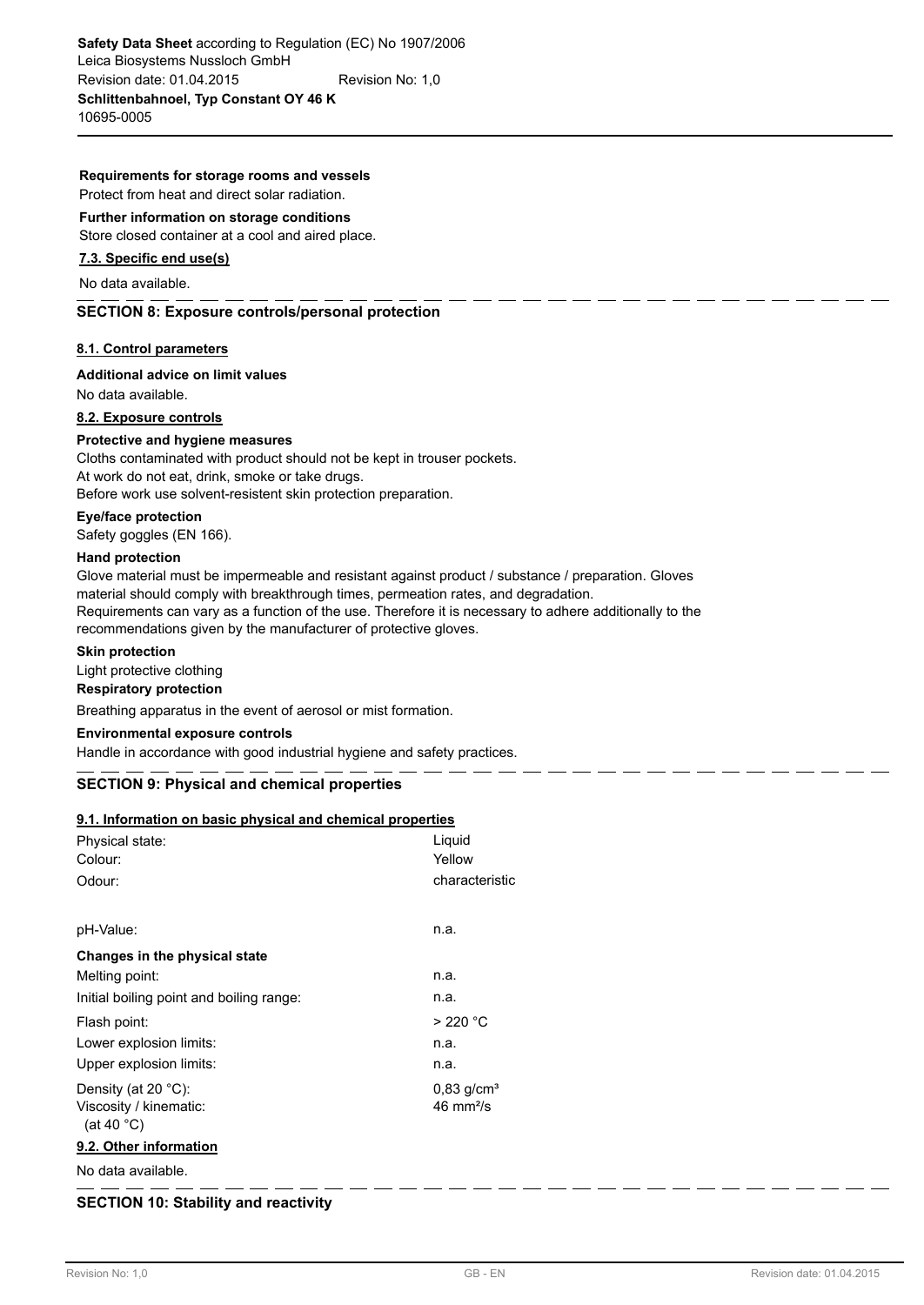### **10.1. Reactivity**

No data available.

### **10.2. Chemical stability**

Chemically stable.

# **10.3. Possibility of hazardous reactions**

Stable under normal conditions.

# **10.4. Conditions to avoid**

No data available.

# **10.5. Incompatible materials**

No data available.

### **10.6. Hazardous decomposition products**

No decomposition if stored and applied as directed.

### **SECTION 11: Toxicological information**

### **11.1. Information on toxicological effects**

#### **Acute toxicity**

Based on available data, the classification criteria are not met.

# **Irritation and corrosivity**

Based on available data, the classification criteria are not met.

#### **Sensitising effects**

Based on available data, the classification criteria are not met.

#### **STOT-single exposure**

Based on available data, the classification criteria are not met. If aerosols/vapours are inhalated, a harmful effect to health cannot be excluded.

# **Severe effects after repeated or prolonged exposure**

Based on available data, the classification criteria are not met.

### **Carcinogenic/mutagenic/toxic effects for reproduction**

Based on available data, the classification criteria are not met.

### **Aspiration hazard**

Based on available data, the classification criteria are not met.

# **SECTION 12: Ecological information**

### **12.1. Toxicity**

No data available. **12.2. Persistence and degradability**

No data available.

# **12.3. Bioaccumulative potential**

No data available.

# **12.4. Mobility in soil**

No data available.

# **12.5. Results of PBT and vPvB assessment**

No data available.

### **Further information**

Do not flush into surface water or sanitary sewer system. Harmful to aquatic organisms, may cause long-term adverse effects in the aquatic environment.

# **SECTION 13: Disposal considerations**

### **13.1. Waste treatment methods**

### **Advice on disposal**

Disposal in accordance with local regulations.

#### **Contaminated packaging**

Contaminated packaging should be emptied as far as possible and after appropriate cleansing may be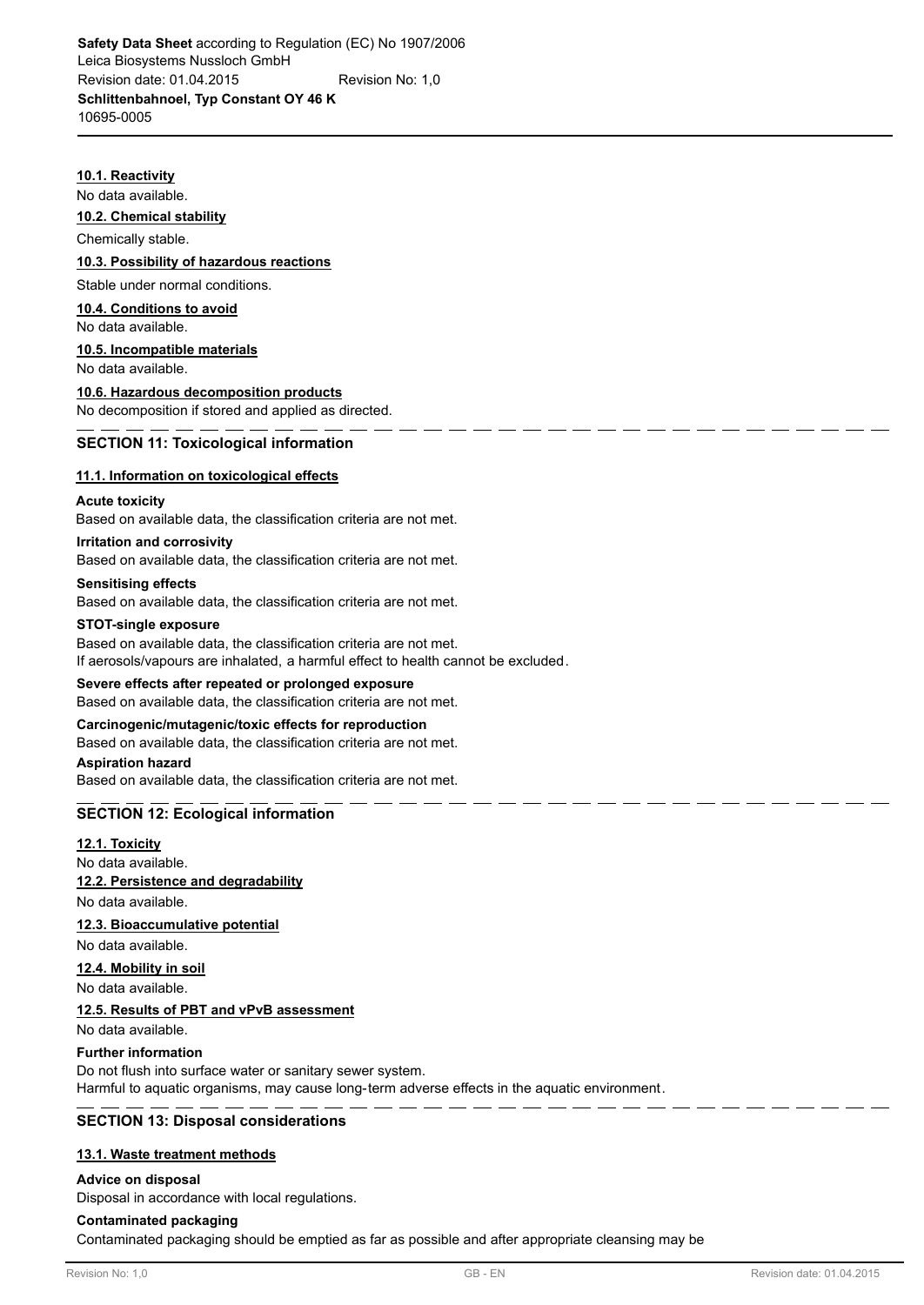taken for reuse.

### **SECTION 14: Transport information**

### **Land transport (ADR/RID); Marine transport (IMDG); Air transport (ICAO); Inland waterways transport (ADN)**

#### **14.1. UN number:**

No hazardous material as defined by the transport regulations.

# **14.2. UN proper shipping name:**

No hazardous material as defined by the transport regulations.

#### **14.3. Transport hazard class(es):**

No hazardous material as defined by the transport regulations.

#### **14.4. Packing group:**

No hazardous material as defined by the transport regulations.

# **14.5. Environmental hazards**

No hazardous material as defined by the transport regulations.

# **14.6. Special precautions for user**

No hazardous material as defined by the transport regulations.

**14.7. Transport in bulk according to Annex II of MARPOL73/78 and the IBC Code**

No hazardous material as defined by the transport regulations.

# **SECTION 15: Regulatory information**

### **15.1. Safety, health and environmental regulations/legislation specific for the substance or mixture**

#### **National regulatory information**

Water contaminating class (D):  $\qquad \qquad -$  not water contaminating

### **15.2. Chemical safety assessment**

Chemical safety assessments for substances in this mixture were not carried out.

### **SECTION 16: Other information**

**Changes**

Changes in chapter: -

### **Abbreviations and acronyms**

ADR = Accord européen relatif au transport international des marchandises Dangereuses par Route

RID = Règlement concernant le transport international ferroviaire de marchandises dangereuses

ADN = Accord européen relatif au transport international des marchandises dangereuses par voie de navigation intérieure IMDG = International Maritime Code for Dangerous Goods

IATA/ICAO = International Air Transport Association / International Civil Aviation Organization

MARPOL = International Convention for the Prevention of Pollution from Ships

DOT = Department of Transportation

TDG = Transport of Dangerous Goods

GHS = Globally Harmonized System of Classification and Labelling of Chemicals

REACH = Registration, Evaluation, Authorization and Restriction of Chemicals

CAS = Chemical Abstract Service

EN = European norm

ISO = International Organization for Standardization

DIN = Deutsche Industrie Norm

PBT = Persistent Bioaccumulative and Toxic

vPvB = Very Persistent and very Bio-accumulative

LD = Lethal dose

LC = Lethal concentration

EC = Effect concentration

IC = Median immobilisation concentration or median inhibitory concentration

### **Further Information**

Data of items 4 to 8, as well as 10 to 12, do partly not refer to the use and the regular employing of the product (in this sense consult information on use and on product), but to liberation of major amounts in